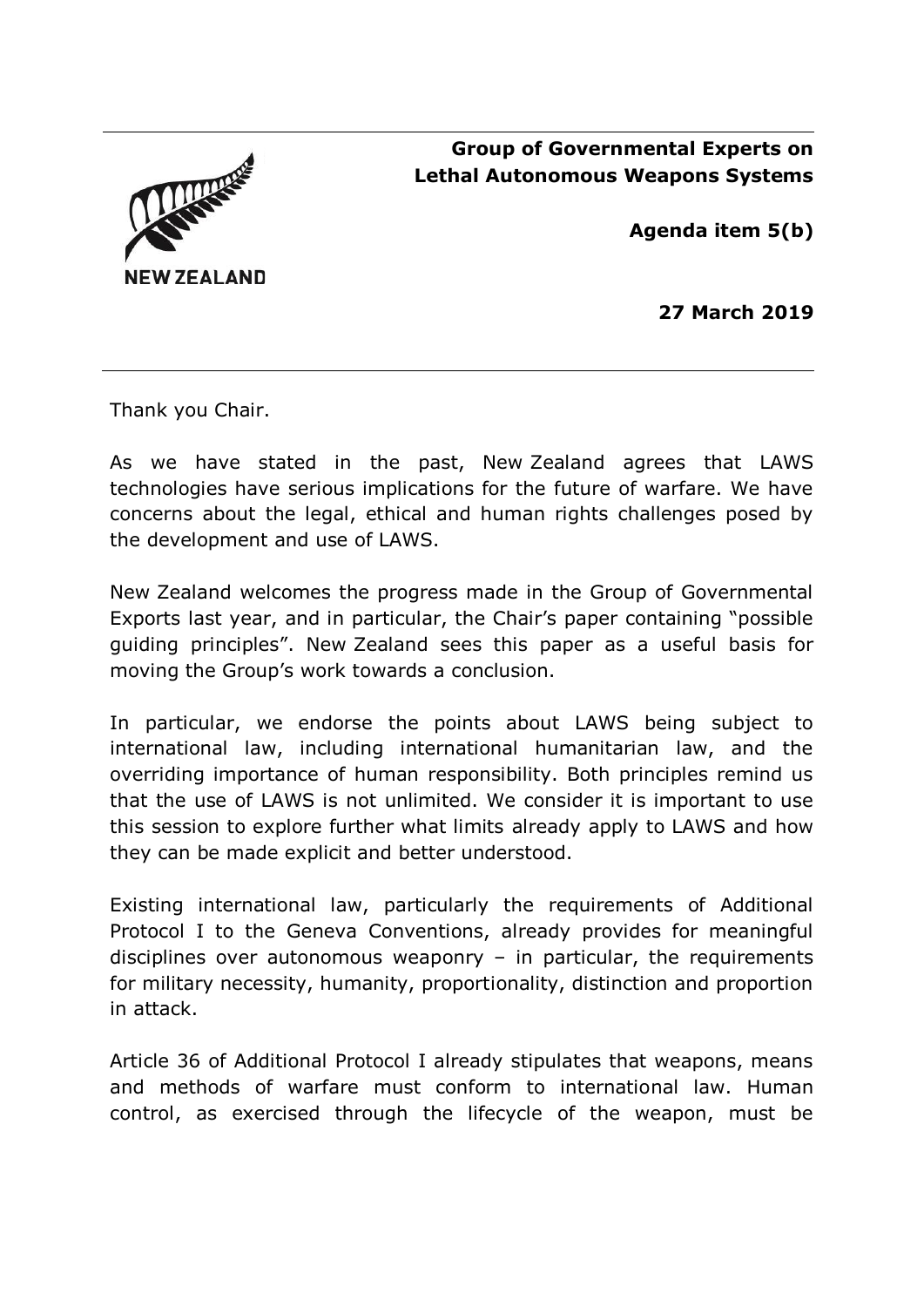sufficient to satisfy the requirements of proportionality, distinction and precautions in attack.

We therefore see meaningful human control as the key criterion for judging LAWS. The ability to exercise human control is critical to whether a weapon would be able to comply with international humanitarian law in a particular context, as well as other requirements such as rules of engagement.

In this regard, we welcome the Australian working paper that outlines its system of control as an incremental, layered approach to applying control, covering all aspects of a weapons system from design through to engagement, and which is applicable to the full spectrum of weapons systems. This whole-of-life approach to meaningful human control also helps to ensure that a weapons system can be employed predictably and reliably across a range of contexts.

As highlighted in the questions posed by the Chair, we consider it is helpful for this Group to further consider the kind of human control that is necessary to meet international legal requirements. Understanding meaningful human control through the lens of compliance with international law will also allow us to take a technology-agnostic approach to considering these issues in the CCW. New Zealand is supportive of efforts to develop a common understanding of the issues related to LAWS but joins others in agreeing that a technical definition of lethal autonomous weapons systems is not needed in order to move this work forward.

As an outcome, this Group should state clearly that LAWS that cannot fulfil the requirements of proportionality, distinction and precautions in attack would not be lawful. We should make explicit what is already implicit in international law – that limits on the development and use of autonomous weapons systems already exist. The means and methods of warfare are not unlimited.

As one of the few countries that undertakes Article 36 reviews for new weapons, munitions, methods and means of warfare, New Zealand encourages all States parties to Additional Protocol I to fulfil their existing legal obligations for weapons reviews. New Zealand also supports any initiatives which seek to share best practices for weapons reviews,